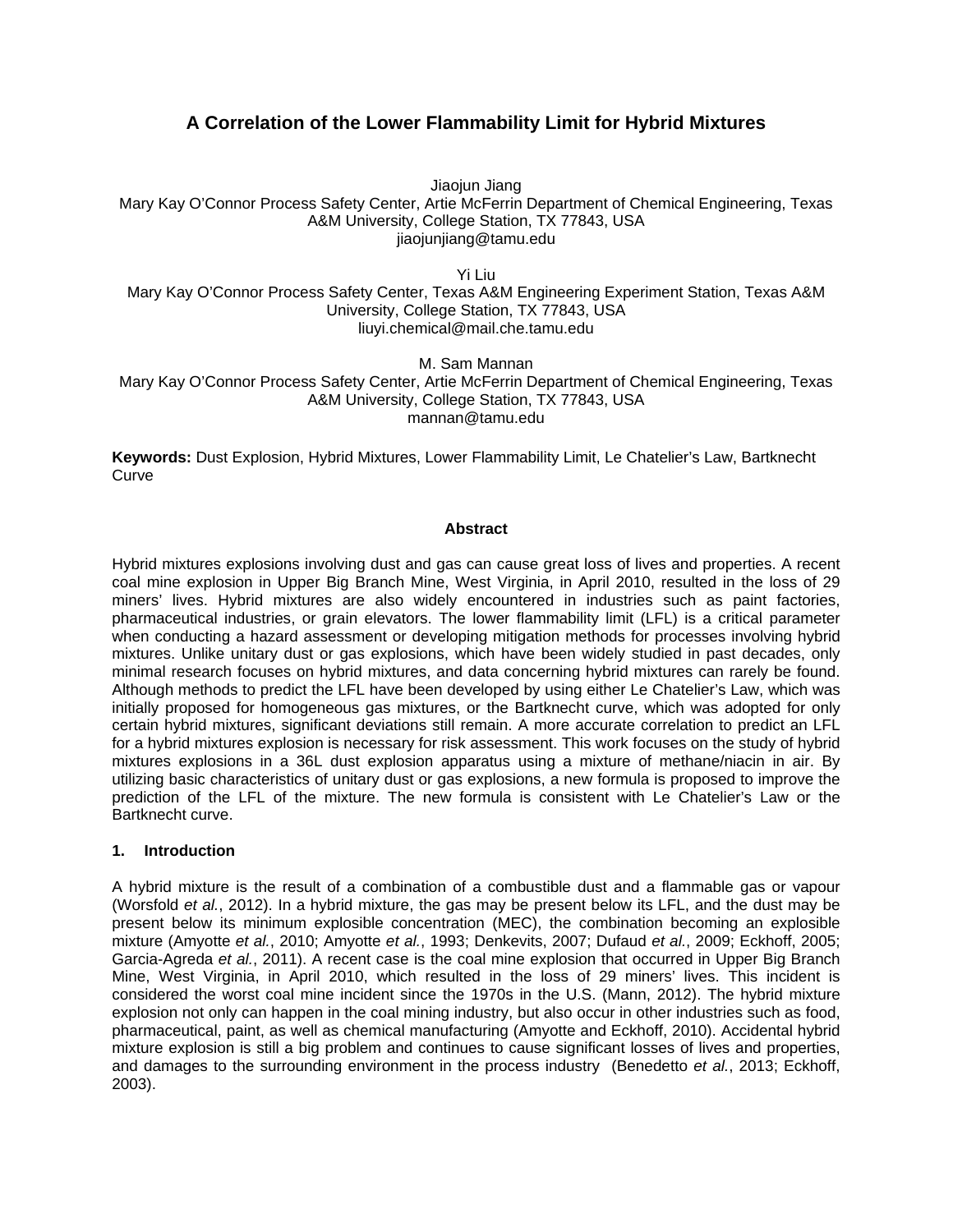The addition of a flammable gas results in hybrid mixtures being a higher dust explosion risk. Adding flammable gases to a dust mixture increases the explosion pressure and rate of pressure rise on the consequence side, as well as reduces the MEC of dust on the likelihood side. Because of the possibilities concerned with the formation of hybrid mixtures, several studies have been performed toward the basic understanding of such systems. One interesting topic is on the LFL determination of hybrid mixtures since it is a critical parameter when conducting a hazard assessment or developing mitigation methods for processes involving such mixtures. The most extensive work on the LFL of hybrid mixtures is the coal and methane system (Cashdollar *et al.*, 1987). For this system, it was found that Le Chatelier's Law, which was originally developed and adopted for homogeneous gas mixtures, can be applied to distinguish the explosion zone from the non-explosion zone. If extended to a hybrid mixture, Le Chatelier's Law is a straight line between the LFL of gas and the MEC of dust, and the weighting factor for each fuel is its fractional content in the mixture. However, a significant deviation from Le Chatelier's Law was found when applied to the low volatile Pocahontas coal with methane (Cashdollar, 1996). Similar deviation was also found in PVC dust mixed with methane or propane (Bartknecht *et al.*, 1981). The LFL of hybrid mixtures decreases with increasing the gas concentration by a second order equation named the Bartknecht curve.

The effect of the addition of methane to a flammable mixture of cork-air was studied in a 20L vessel, using 2500J ignitors (Pilão *et al.*, 2006). The experiment showed that such hybrid mixtures can explode when each fuel is less than its lean flammability limit, but more cork dust is needed to render the system flammable as predicted by either Le Chatelier's Law or the Bartknecht curve.

Attempting to understand this deviation, the LFL of different hybrid mixtures reported in literature was summarized and compared with regards to the heat capacity and the deflagration index of each fuel (Prugh, 2008). The author concluded that the straight-line relationship applies only to mixtures where the ratio of the heat capacities of the dust and gas/vapour is similar, and where the deflagration indices are roughly equivalent.

In summary, it is known that hybrid mixtures can explode when each fuel is lower than its lean flammability limit. Le Chatelier's Law and the Bartknecht curve can be used to predict the LFL of such mixtures but the deviation still exists especially in the case where more dust/gas is needed to render the system flammable. As hybrid mixtures are a special class of dust explosion, and existing research on such a system is insufficient, further study to develop a more accurate correlation to predict the LFL for a hybrid mixtures explosion is necessary.

This work focuses on the study of hybrid mixtures explosions in a 36L dust explosion apparatus using a mixture of methane/niacin in air. The methane is selected as it has been well studied by several groups. The niacin is selected because it is also well studied by several groups, allowing the results to be compared with others.

# **2. Experiments**

The experiments have been performed in a 36L apparatus. It was calibrated and the results agreed well with a standard 20L apparatus. For pure dust, the tests were performed based on the standard test procedure ASTM E1515 (ASTM, 2007). After the dust sample had been loaded into the container, the nozzle and 2500J igniter were installed in the chamber. Then the lid was bolted on and the chamber was partially evacuated to 10.3psi in order to start the ignition at 14.7psi. The air reservoir was pressurized with compressed air to 314.7psi. At the start of the test, the fast valve was triggered to open and lasted for 50ms. The chemical igniter was activated 25ms after the fast valve closed. The total ignition delay time is 75ms.

In order to test the hybrid mixture explosion, the partial pressure method was adopted to prepare flammable-air mixtures inside the chamber prior to the test. The chamber was evacuated to  $P_2$ , and then pure methane was fed until 10.3psi ( $P_1$ ) was reached. The value of  $P_2$  is determined by different methane concentrations and reported in Table 1. The air from the reservoir with the methane in the chamber generated the final test mixture at 14.7psi  $(P_0)$ .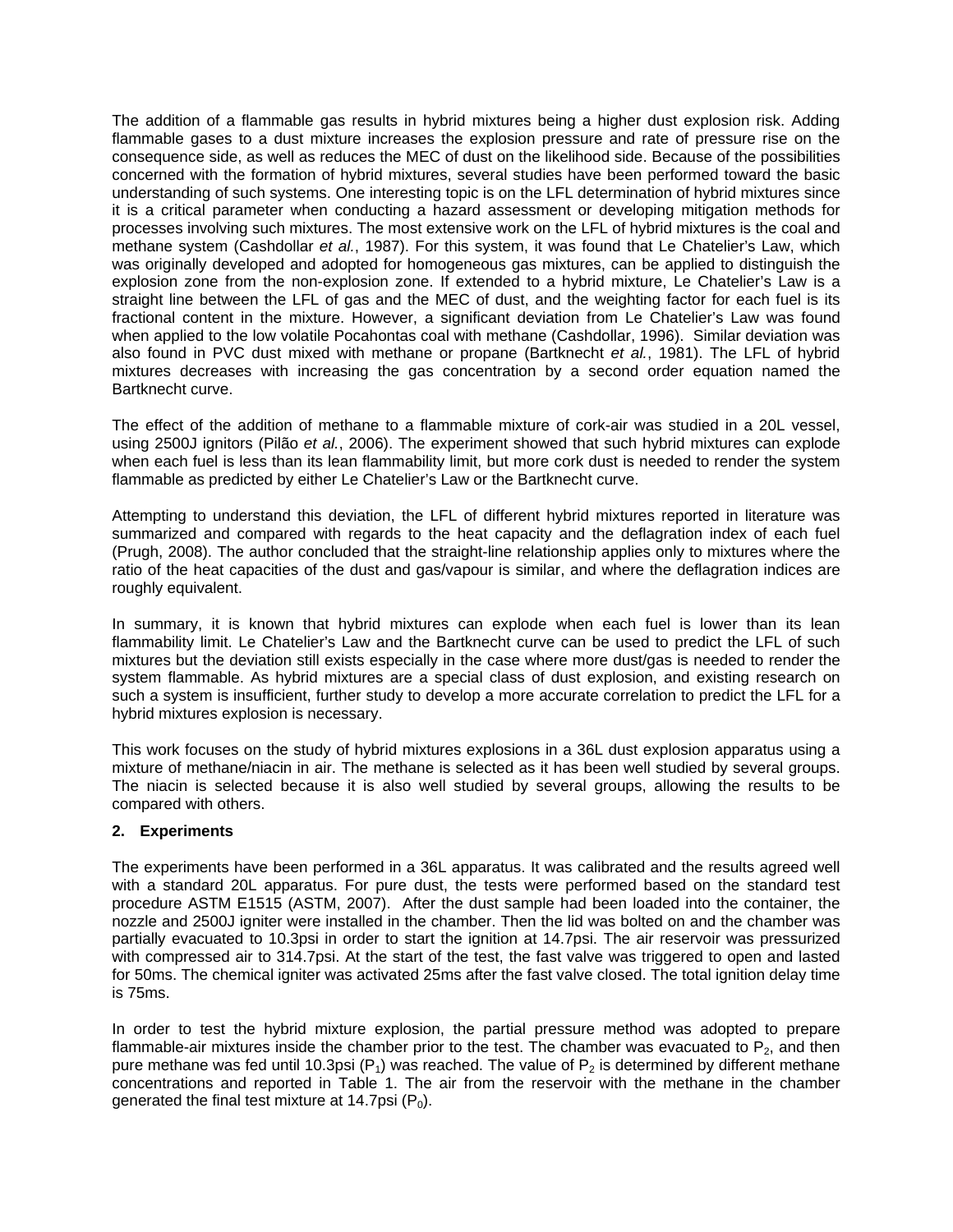| $P_2$ (psi) | $P_1$ (psi) | $P_0$ (psi) | Flammable gas<br>concentration (% v/v) |
|-------------|-------------|-------------|----------------------------------------|
| 8.90        | 10.30       | 14.70       | 9.52                                   |
| 9.10        | 10.30       | 14.70       | 8.16                                   |
| 9.30        | 10.30       | 14.70       | 6.80                                   |
| 9.50        | 10.30       | 14.70       | 5.44                                   |
| 9.70        | 10.30       | 14.70       | 4.08                                   |
| 9.90        | 10.30       | 14.70       | 2.72                                   |

Table 1. Set pressures for preparation of flammable gas/air mixture in the vessel

#### **3. Results and discussion**

#### *3.1 Methane explosion and niacin explosion*



Figure 1.  $P_{max}$  as a function of methane concentration from experiments and literature data

The explosibility of methane has been widely studied and reported in literature (Cashdollar and Hertzberg, 1985; Dahoe and De Goey, 2003; Mashuga, 1999). In these experiments, methane is tested under quiescent status. In order to compare the pure fuel explosion behavior with the niacin/methane/air behavior, the methane/air explosion is conducted under the same conditions as the dust runs. The  $P_{max}$ and  $K_G$  of methane/air in a 36L apparatus and published results from experiments performed in a 20L apparatus are reported in Figures 1 and 2 respectively.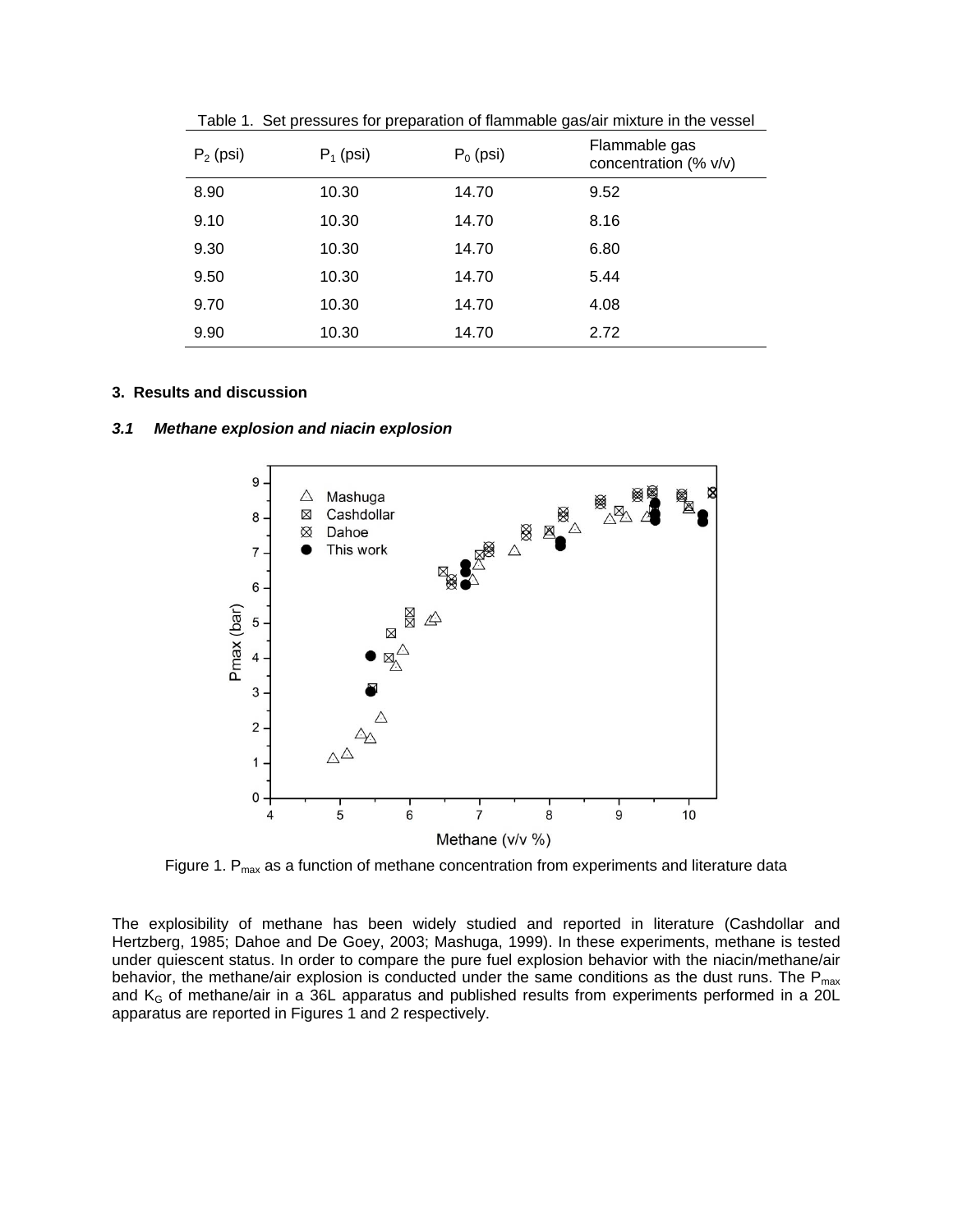

Figure 2.  $K_G$  as a function of methane concentration from experiments and literature data

The  $P_{max}$  of methane is 7.9bar in a 36L vessel, and it agrees well with the result obtained from the 20L vessel. The  $K_G$  of methane has been found as 290bar-m/s when the concentration is 9.5% v/v in this work, which is extremely higher than results from literature.



Figure 3. Deflagration index and explosion pressure of methane differed with ignition delay time

Figure 3 shows the results of maximum pressure and the deflagration index of methane along with different ignition delay times. Generally, the shorter the ignition delay time, the higher the deflagration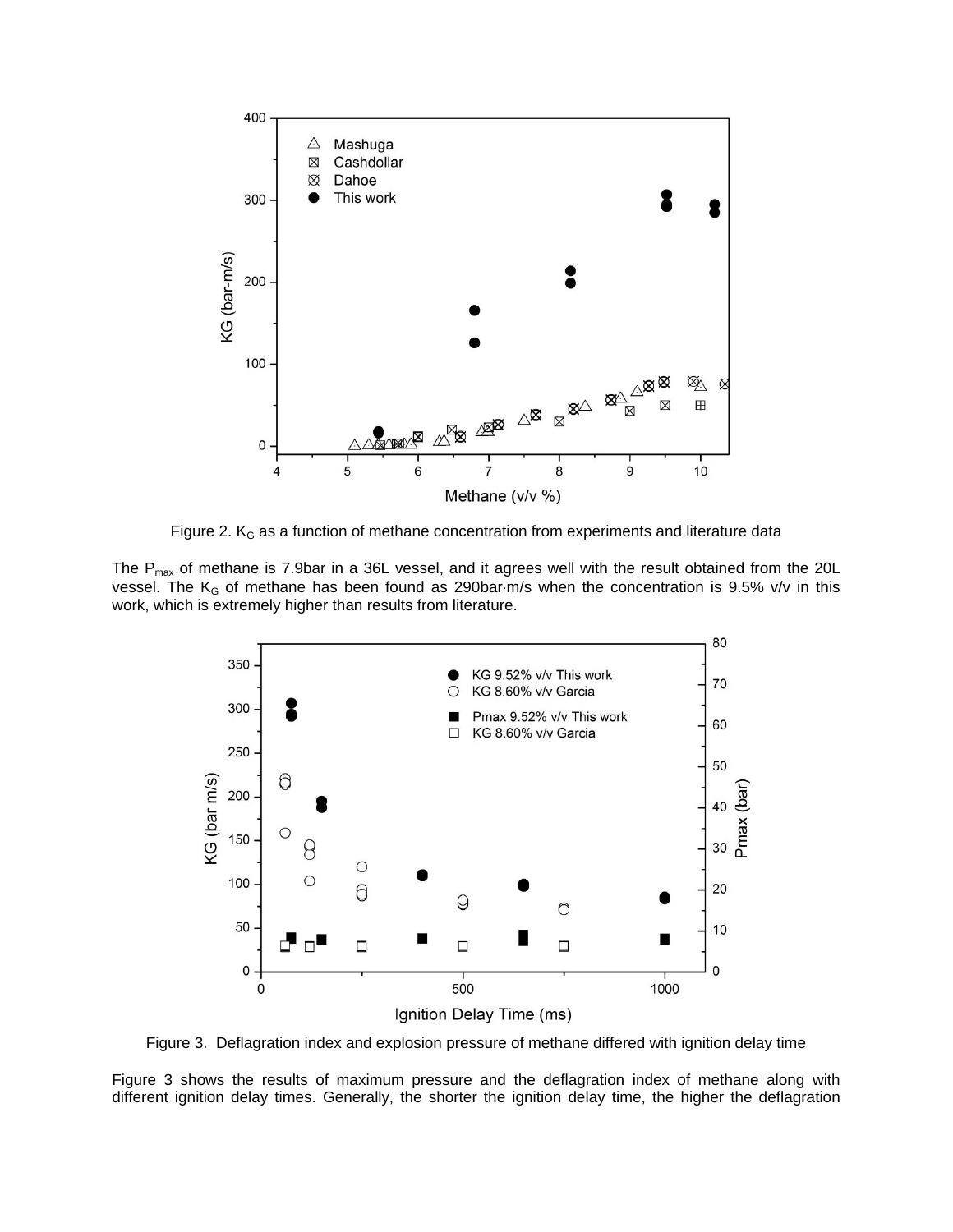index is. This phenomenon is caused by the turbulence inside the vessel determined by the ignition delay time. However, the maximum pressure is independent from the ignition delay time. Similar trends have also been found in Garcia's work (Garcia-Agreda *et al.*, 2011). The methane concentration in Figure 3 is 9.52% v/v while it is 8.60% v/v in Garcia's work. Thus, both maximum pressure and deflagration obtained in this work are higher than those from Garcia's work. The lower flammable limit for methane is 5.0% v/v in this work.

The niacin is an organic compound and has been widely studied. In our experiments, the MEC of niacin is 75g/m<sup>3</sup>, and  $K_{St}$  is 160bar $\cdot$ m/s.



### *3.2 Hybrid mixtures explosion*

Figure 4. Explosion and no-explosion test of niacin and methane hybrid mixtures with each fuel less than its lean flammability limit

A map of the explosion behavior of the methane/niacin mixtures has been developed as shown in Figure 4. The x-axis is the dust concentration (c/MEC), and the y-axis is the methane content (y/LFL). The solid circles represent explosions where pressure ratio (PR) is larger than 2, while the empty circles stand for no explosions where PR is less than 2. The flame propagation criteria PR is defined as  $(P_{max} - \Delta P_{ionitor})/P_i$ according to ASTM E1515.  $P_{max}$  is the maximum absolute explosion pressure obtained from the pressuretime curve.  $\Delta P_{\text{ignitor}}$  is the pressure difference promoted by the activation of the ignition source.  $P_i$  is the pressure before igniting the explosion which is equal to 14.7psi. Both Le Chatelier's Law and the Bartknecht curve are also plotted in. It is clear that neither of them can be applied to niacin/methane mixtures. For example, when niacin dust concentration is  $37g/m^3$  (c/MEC = 0.49), 1.5% v/v (y/LFL = 0.30) or 2.6% v/v (y/LFL = 0.51) methane is required according to Le Chatelier's Law or the Bartknecht curve respectively. However, no explosion occurred even if the methane is up to 3.4% v/v (y/LFL = 0.68) which is much higher than the predicted results. Thus, more gas or dust is needed to render the system flammable as predicted by both Le Chatelier's Law or the Bartknecht curve.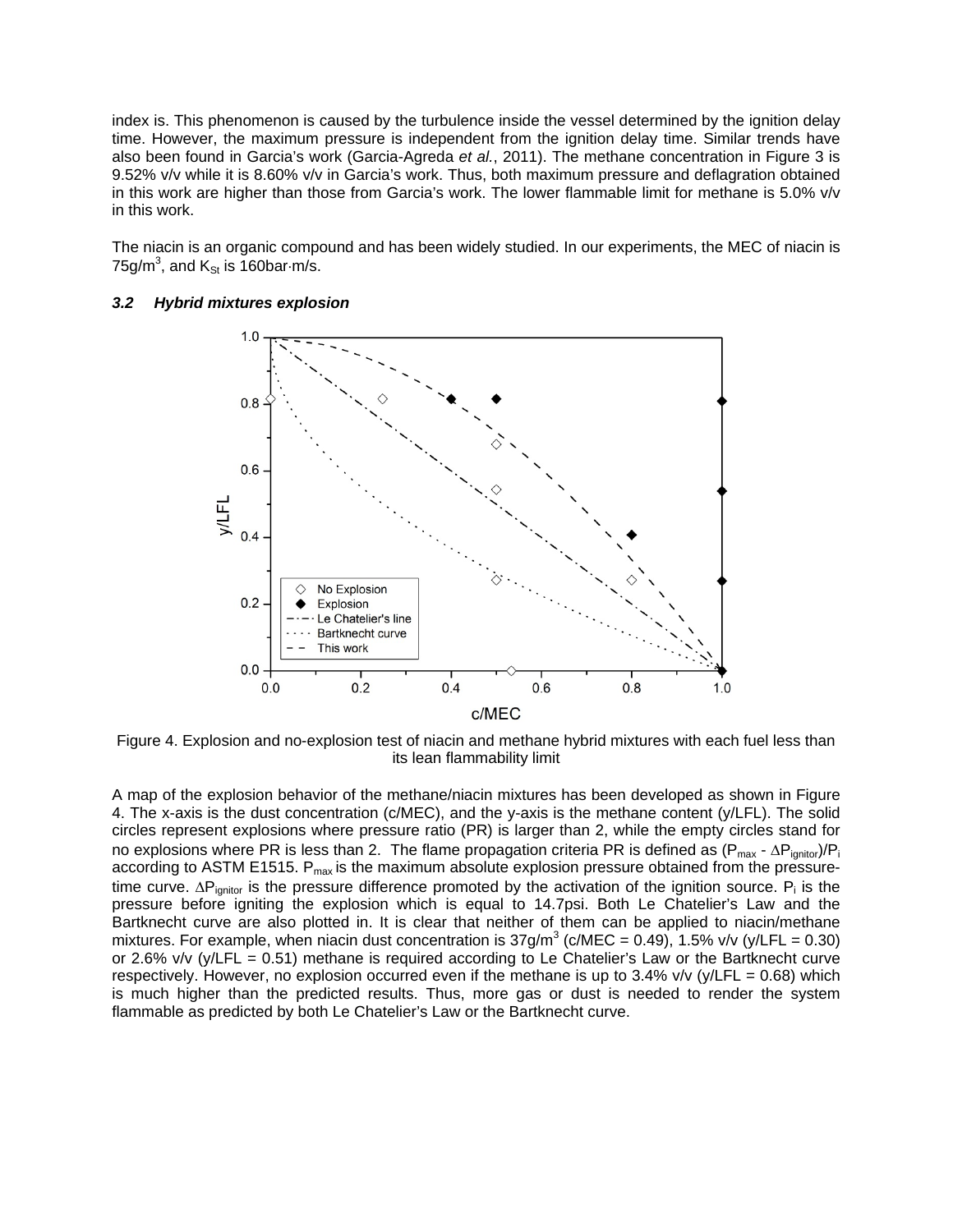### *3.3 New formula to predict the LFL of hybrid mixtures*

A dash curve shown in Figure 4 can well divide the explosion and non-explosion area compared with the existing two formulas. This new curve is fitted from the experimental data and can be represented as Equation 1.

$$
\frac{c}{MEC} = \left(1 - \frac{y}{LFL}\right)^{0.53}
$$
 Eq. 1

The power is 0.53 which is close to the ratio of the deflagration indices ( $K_{\rm S}$ /K<sub>G</sub> = 0.55). Thus a new formula is proposed as following:

$$
\frac{c}{MEC} = \left(1 - \frac{y}{LFL}\right)^{\frac{K_{St}}{K_G}}
$$
 Eq. 2

In Equation 2, the gas deflagration index,  $K<sub>G</sub>$ , shall be determined under the same turbulence as the dust explosion index,  $K_{St}$ , for the turbulence has a significant effect on them. If  $K_{St}$  is similar to  $K_G$ , this formula can be simplified to Le Chatelier's Law. This new formula can be used to predict the LFL of the hybrid mixtures by utilizing basic characteristics of unitary dust or gas explosions. It may also be extended to other hybrid mixtures with the same behavior as niacin and methane mixtures.

## **4. Conclusions**

This work studied hybrid mixtures explosions in a 36L dust explosion apparatus using a mixture of methane/niacin in air. From the results obtained, it has been found the  $K<sub>G</sub>$  of methane to be extremely higher than results from literature due to the high turbulence inside the vessel established by the ignition delay time. Additionally, more gas or dust is needed to render the niacin and methane system flammable as predicted by either Le Chatelier's Law or the Bartknecht curve. It is clear that neither of them can be applied to such hybrid mixtures. Furthermore, a new formula is proposed to improve the prediction of the LFL of the mixture by utilizing basic characteristics of unitary dust or gas explosions. Finally, the new formula is consistent with Le Chatelier's Law or the Bartknecht curve. It may be applied to other hybrid mixtures.

### **5. Acknowledgements**

The authors gratefully acknowledge the financial contribution from the Mary Kay O'Connor Process Safety Center at Texas A&M University.

# **6. References**

Amyotte, P., Lindsay, M., Domaratzki, R., Marchand, N., Di Benedetto, A., Russo, P., 2010. Prevention and mitigation of dust and hybrid mixture explosions. Process Safety Progress 29, 17-21.

Amyotte, P.R., Eckhoff, R.K., 2010. Dust explosion causation, prevention and mitigation: An overview. Journal of Chemical Health and Safety 17, 15-28.

Amyotte, P.R., Mintz, K.J., Pegg, M.J., Sun, Y.H., 1993. The ignitability of coal dust-air and methane-coal dust-air mixtures. Fuel 72, 671-679.

ASTM, 2007. Standard Test Method for Minimum Explosible Concentration of Combustible Dusts. Bartknecht, W., Burg, H., Almond, T., 1981. Explosions, course, prevention, protection. Springer-Verlag. Benedetto, A., Russo, P., Sanchirico, R., Sarli, V., 2013. CFD simulations of turbulent fluid flow and dust dispersion in the 20 liter explosion vessel. AIChE Journal.

Cashdollar, K.L., 1996. Coal dust explosibility. Journal of loss prevention in the process industries 9, 65- 76.